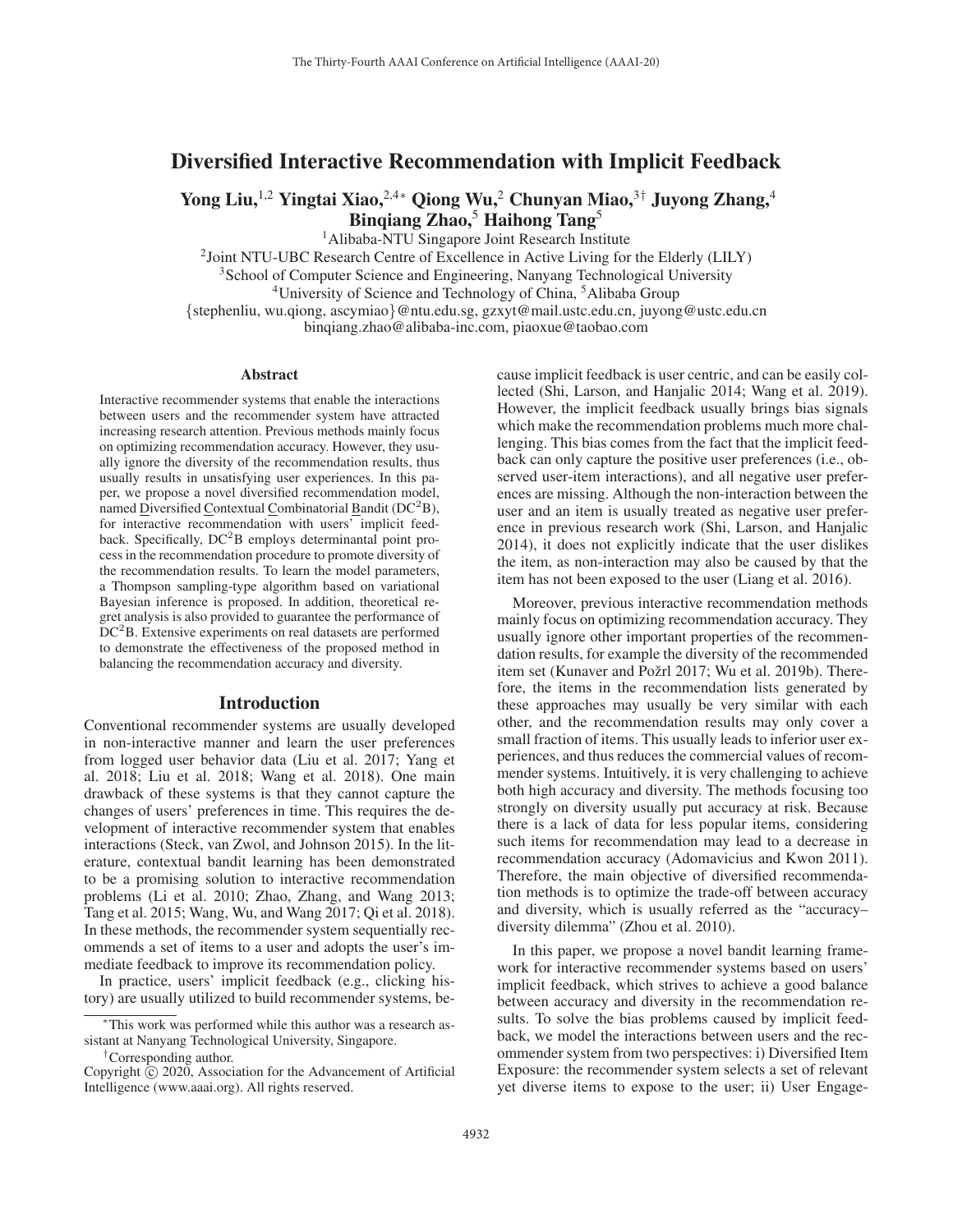ments: the user eventually engages with some of the exposed items (e.g., clicks on the items). Specifically, the determinantal point process (DPP) (Kulesza, Taskar, and others 2012) is employed to select a set of diverse items to expose to users, considering both the qualities of items and the diversity of the selected item set. The advantage of DPP is that it explicitly models the probability that an item set would be selected to be shown to the user, thus can help solve the bias problem caused by implicit feedback (Liang et al. 2016). In addition, the contextual features of items are also utilized to model the observed user engagements on the recommended items.

To summarize, the major contributions made in this paper are as follows: (1) we propose a novel bandit learning method, i.e., Diversified Contextual Combinatorial Bandit  $(DC<sup>2</sup>B)$ , to improve the recommendation diversity for interactive recommender systems; (2) we propose a variational Bayesian inference algorithm under the Thompson sampling framework to learn the model parameters; (3) we also provide theoretical regret analysis for the proposed  $DC<sup>2</sup>B$  method; (4) we perform extensive experiments on real datasets to demonstrate the effectiveness of  $DC<sup>2</sup>B$  in balancing the recommendation accuracy and diversity.

# Related Work

# Diversified Recommendation

One major group of diversified recommendation methods are based on greedy heuristics. The pioneering work is maximal marginal relevance (MMR) (Carbonell and Goldstein 1998), which defines a marginal relevance to combine the relevance and diversity metrics, and creates a diversified ranking of items by choosing an item in each interaction such that it maximizes the marginal relevance. Other greedy heuristics methods vary in the definition of the marginal relevance, often in the form of a sub-modular objective function (Qin and Zhu 2013; Sha, Wu, and Niu 2016), which can be solved greedily with an approximation to the optimal solution. Another group of methods are based on refinement heuristics, which usually re-rank a pre-ranked item list through post-processing actions (Zhang and Hurley 2008; Antikacioglu and Ravi 2017). From another perspective, (Cheng et al. 2017) formulates the diversified recommendation problem as a supervised learning task, and proposes a diversified collaborative filtering model to solve the optimization problems. Recently, DPP has been demonstrated to be effective in modeling diversity in various machine learning problems (Kulesza, Taskar, and others 2012), and some recent work (Chen, Zhang, and Zhou 2018; Wilhelm et al. 2018; Wu et al. 2019a) employs DPP to improve recommendation diversity.

### Interactive Recommendation

Contextual bandit has been often used for building interactive recommender systems. These methods mainly focus on optimizing the recommendation accuracy. For instance, (Li et al. 2010) proposes a contextual bandit algorithm, named LinUCB, which sequentially recommended articles to users based on the contextual information of users and

articles. (Zhao, Zhang, and Wang 2013) combines probabilistic matrix factorization with Thompson sampling and upper confidence bound based bandit algorithms to interactively select items. (Tang et al. 2015) proposes a parameterfree bandit approach that uses online bootstrap to learn the online recommendation model. Recently, (Wang et al. 2017) extends the LinUCB to incorporate users' social relationships into interactive recommender system. (Wang, Wu, and Wang 2017) proposes a factorization-based bandit approach to solve the online interactive recommendation problem. Moreover, in (Qi et al. 2018), the Thompson sampling framework is employed to solve the bandit problems with implicit feedback, where the implicit feedback is modeled as a composition of user result examination and relevance judgement. There also exist some interactive recommender systems focusing on promoting the recommendation diversity. For example, (Qin, Chen, and Zhu 2014) proposes a contextual combinatorial bandit framework, incorporating the entropy regularizer (Qin and Zhu 2013) to diversify the recommendation results. Differing from (Qin, Chen, and Zhu 2014),  $DC<sup>2</sup>B$  is a full Bayesian framework which is more effective in balancing the recommendation accuracy and diversity.

# Problem Formulation

We employ contextual bandit to build the diversified interactive recommender system. The recommender system is treated as an agent, and each item is treated as an arm. Let  $\mathcal{A} = \{a_i\}_{i=1}^N$  denote the set of N arms (i.e., items). We as-<br>sume each arm a, has a contextual feature vector  $x_i \in \mathbb{R}^{1 \times d}$ sume each arm  $a_i$  has a contextual feature vector  $x_i \in \mathbb{R}^{1 \times d}$ summarizing its side information, and denote the features of all arms by  $\mathbf{X} \in \mathbb{R}^{N \times d}$ . At each trial, the recommender agent would firstly choose a subset of arms  $S$  from  $A$ , considering the qualities of the arms and the diversity of selected arms. S is usually called as a *super arm*. Here, we empirically define the quality of an arm  $a_i$  as follows:

$$
r_i = \exp(\boldsymbol{\theta} \boldsymbol{x}_i^\top), \tag{1}
$$

where  $\theta$  is the bandit parameter that describes the user preferences. The diversity of the selected super arm  $S$  can be measured by the intra-list distance metric (Zhang and Hurley 2008). Once a diversified super arm S has been selected according to a policy  $\pi$  and displayed to the user, the user's engagements on displayed items (e.g., clicks on items) are used as the rewards for recommender agent to optimize its recommendation policy. Through interactions with the user, the recommender agent aims to adjust its super arm selection strategy to maximize its cumulative reward over time.

### Diversified Item Exposure

The DPP is an elegant probabilistic model with the ability to model diversity in various machine learning problems (Kulesza, Taskar, and others 2012). In this work, we utilize DPP to model the selection probability of a relevant yet diverse super arm S. Formally, a DPP  $\overline{P}$  on the set of candidate arms A is a probability measure on  $2^{\mathcal{A}}$ , describing the probability for the set of all subsets of  $A$ . If  $P$  assigns nonzero probability on the empty set  $\emptyset$ , there exists a real,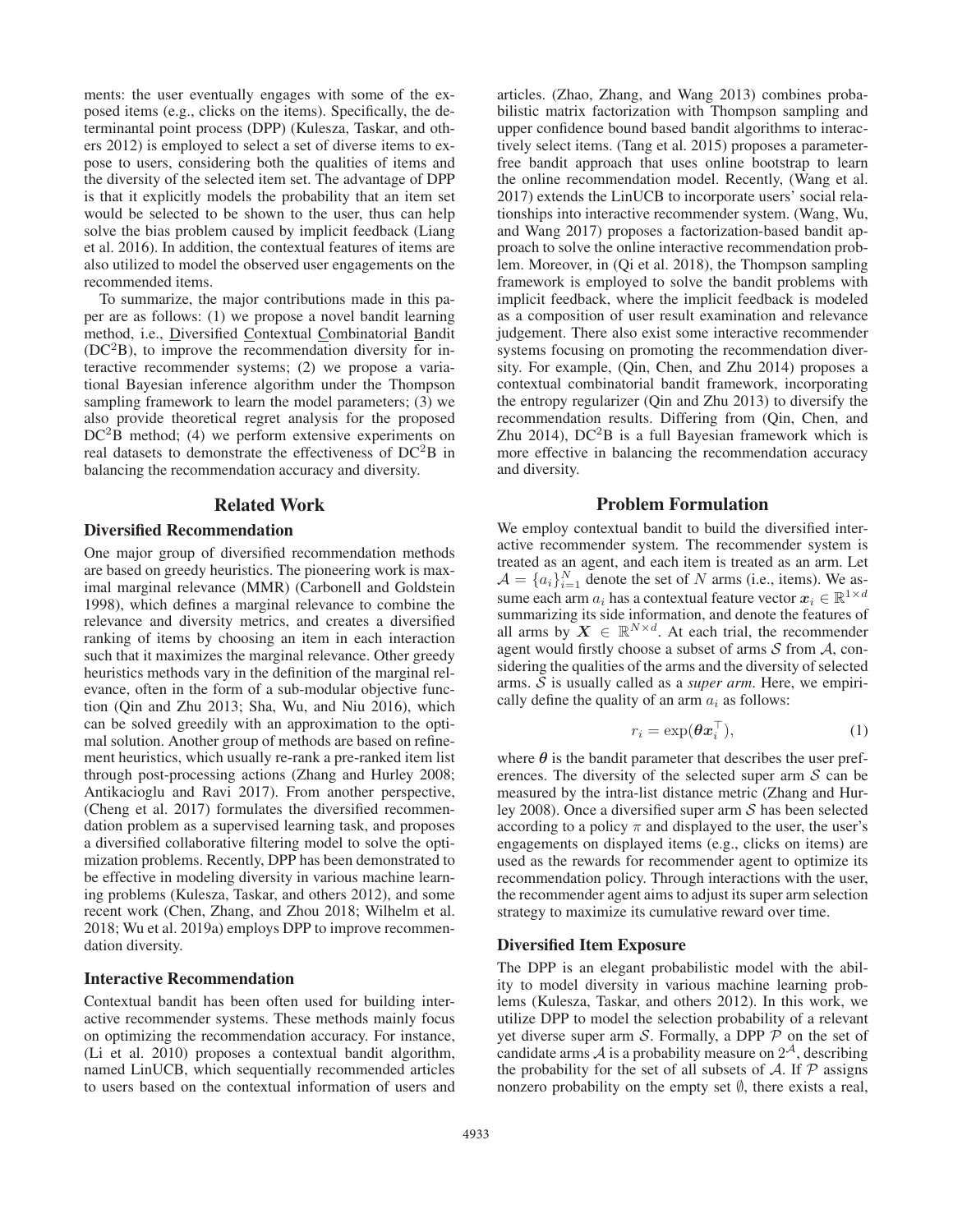positive semi-definite kernel matrix  $L \in \mathbb{R}^{N \times N}$ , such that the probability of the super arm  $S$  can be defined as follows:

$$
p(S) = \frac{\det(L_{[S]})}{\det(L+I)},
$$
\n(2)

where *I* is the identity matrix,  $L_{\{\mathcal{S}\}} \equiv [L_{ij}]_{a_i, a_j \in \mathcal{S}}$  is the sub-matrix of *L*. As revealed in (Kulesza, Taskar, and others 2012),  $L$  can be written as a Gram matrix,  $L = VV^{\top}$ , where the rows of  $V$  are vectors representing the arms. Following (Chen, Zhang, and Zhou 2018; Wilhelm et al. 2018), we empirically set  $V_i = (r_i)^{\alpha} x_i$ , where  $\alpha > 0$  is a parameter controlling the impacts of item qualities. Then, the elements of *L* are defined as  $L_{ij} = (r_i r_j)^{\alpha} x_i x_j^{\dagger}$ . If  $x_i$  is normalized, i.e.,  $||x_i||_2 = 1$ , the Cosine similarity between  $a_i$  and  $a_j$  can be calculated as  $C_{ij} = x_i x_i^{\dagger}$  . We can re-write *L* as follows:

$$
L = \text{Diag}\{\exp(\alpha \widetilde{r})\} \cdot C \cdot \text{Diag}\{\exp(\alpha \widetilde{r})\},\qquad(3)
$$

where  $Diag{\tilde{r}}$  is a diagonal matrix with the  $i^{th}$  diagonal<br>planeat being  $\tilde{r} = \theta x^{\top}$  and  $G$  is the similarity matrix element being  $\widetilde{r}_i = \theta x_i^{\dagger}$ , and *C* is the similarity matrix.<br>Then the log probability of the super arm *S* is: Then, the log-probability of the super arm  $S$  is:

$$
\log p(\mathcal{S}) \propto 2\alpha \sum_{a_i \in \mathcal{S}} \widetilde{r}_i + \log \det \left( \mathbf{C}_{[\mathcal{S}]}\right),\tag{4}
$$

where the last term is maximized when the features of arms in  $S$  are orthogonal, thus it helps promote recommendation diversity (Chen, Zhang, and Zhou 2018). In addition, Eq. (4) also indicates the parameter  $\alpha$  can help balance the relevance and diversity of items for recommendation.

# User Engagements

The user's engagements on displayed items are expressed by her implicit feedback (e.g., clicks on the items), which is usually described by a set of binary variables. If the user engages in the arm  $a_i$ , we set  $y_i$  to 1; otherwise, we set  $y_i$ to 0. Once an arm  $a_i \in S$  has been displayed to the user, we assume the user's engagements on  $a_i$  is only determined by its quality. Thus, the probability of the observed user engagement on  $a_i$ , i.e.,  $y_i = 1$ , can be defined as follows:

$$
p_i \triangleq \rho(\boldsymbol{\theta}\boldsymbol{x}_i^{\top}) = \frac{\exp(\boldsymbol{\theta}\boldsymbol{x}_i^{\top})}{1 + \exp(\boldsymbol{\theta}\boldsymbol{x}_i^{\top})} = \frac{r_i}{1 + r_i}.
$$
 (5)

This can be explained as that when an arm  $a_i$  is offered to the user, the user engages in this arm or a *virtual arm*  $a_0$  with a relevance score 1. Based on these assumptions, we can define the joint probability of observed user engagements  $\mathcal{Y} = \{y_i | a_i \in \mathcal{S} \}$  as follows:

$$
p(\mathcal{Y}, \mathcal{S}, \boldsymbol{\theta}) = p(\boldsymbol{\theta})p(\mathcal{S}|\boldsymbol{\theta})p(\mathcal{Y}|\mathcal{S}, \boldsymbol{\theta})
$$

$$
= p(\boldsymbol{\theta})\frac{\det(\boldsymbol{L}_{[\mathcal{S}]})}{\det(\boldsymbol{L}+\boldsymbol{I})}\prod_{a_i \in \mathcal{S}}p_i^{y_i}(1-p_i)^{1-y_i}, \quad (6)
$$

where  $p(\theta)$  is the prior assigned to bandit parameters. In addition, we assume  $p(\theta)$  follows a Gaussian distribution  $\mathcal{N}(m, \Sigma)$ , and  $m$ ,  $\Sigma$  are bounded. This assumption is typically used in practice.

# Parameter Inference

Once a newly observation  $(S, Y)$  is available, we employ variational Bayesian inference (Blei, Kucukelbir, and McAuliffe 2017) to develop a closed form approximation to the posterior of *θ*. According to (Blei, Kucukelbir, and McAuliffe 2017), the approximated posterior  $q(\theta)$  of  $\theta$  can be expressed as  $\log q^*(\theta) = \mathbb{E}_{param \neq \theta}[\log p(\mathcal{Y}, \mathcal{S}, \theta)]$  + const. Moreover, based on the knowledge in Linear Algebra, we have  $\det(L_{\S)} = \prod_{a_i \in S} r_i^{2\alpha} \det(X_{\S]} X_{\S]}^{\top}$  and  $\det(L + I) = \exp(\text{tr}(\log(L + I)).$  Then, we can have the following log-likelihood function:

log p(*B*)

$$
\log p(\mathcal{Y}, \mathcal{S}|\boldsymbol{\theta})
$$
  
= 
$$
\sum_{a_i \in \mathcal{S}} (\varphi_i + 2\alpha \log r_i) + \log \det(\boldsymbol{X}_{[\mathcal{S}]} \boldsymbol{X}_{[\mathcal{S}]}^{\top})
$$
  
- 
$$
\sum_{j=1}^N \log(1 + r_j^{2\alpha} \boldsymbol{x}_j \boldsymbol{x}_j^{\top}),
$$
 (7)

where  $\varphi_i = y_i \log p_i + (1 - y_i) \log(1 - p_i)$ . In Eq. (7), the likelihood function is a logistic function, which is not conjugate with the Gaussian priors on  $\theta$ . To address this issue, the following Gaussian lower bound on the logistic function is employed to approximate the likelihood (Jaakkola and Jordan 1997),  $\rho(x) \ge \rho(\xi) e^{\frac{x-\xi}{2} - \lambda(\xi)(x^2 - \xi^2)}$ , where  $\lambda(\xi) = \frac{1}{2\xi} (\rho(\xi) - \frac{1}{2})$ , and  $\xi$  is an auxiliary variable needs<br>to be adjusted to make the bound tight at  $x = \pm \xi$ . Moreto be adjusted to make the bound tight at  $x = \pm \xi$ . Moreover, by assuming  $||\theta||_2 \leq A$  and  $||x_j||_2 \leq B$ , we have  $\left[-\log\left[1+\exp(2\alpha\boldsymbol{\theta}\boldsymbol{x}_{i}^{\top})\boldsymbol{x}_{j}\boldsymbol{x}_{j}^{\top}\right]\geq-\exp(2\alpha\boldsymbol{\theta}\boldsymbol{x}_{i}^{\top})\boldsymbol{x}_{j}\boldsymbol{x}_{j}^{\top}\geq0\right]$  $-\exp(2\alpha AB)B^2$ . As we assume *m* and  $\Sigma$  are bounded, it is reasonable to infer that  $\theta$  is bounded. By normalizing  $x_j$ , we can make  $x_j$  bounded. Then, we have the following lower bound of the log-likelihood function in Eq. (7):

$$
\log p(\mathcal{Y}, \mathcal{S}|\boldsymbol{\theta}) \ge \text{const.} + \sum_{\alpha_i \in \mathcal{S}} \left[ \frac{(2y_i - 1 + 4\alpha)\boldsymbol{\theta} \boldsymbol{x}_i^{\top}}{2} - \lambda(\xi_i)(\boldsymbol{\theta}(\boldsymbol{x}_i^{\top}\boldsymbol{x}_i)\boldsymbol{\theta}^{\top}) + \phi(\xi_i) \right],
$$
\n
$$
\log h(\boldsymbol{\theta}, \boldsymbol{\xi})
$$
\n(8)

where  $\phi(\xi_i) = \log \rho(\xi_i) - \frac{\xi_i}{2} + \lambda(\xi_i)\xi_i^2$ . The optimal variational distribution of  $\theta$  is as follows:  $\log \theta \neq (\theta) \approx$ variational distribution of  $\theta$  is as follows:  $\log q^*(\theta) \approx$  $\mathbb{E}[\log h(\theta, \xi)] + \mathbb{E}[\log p(\theta)] + \text{const.}$  Due to model conjugacy, we can know that  $q(\theta)$  shall follow a Gaussian distri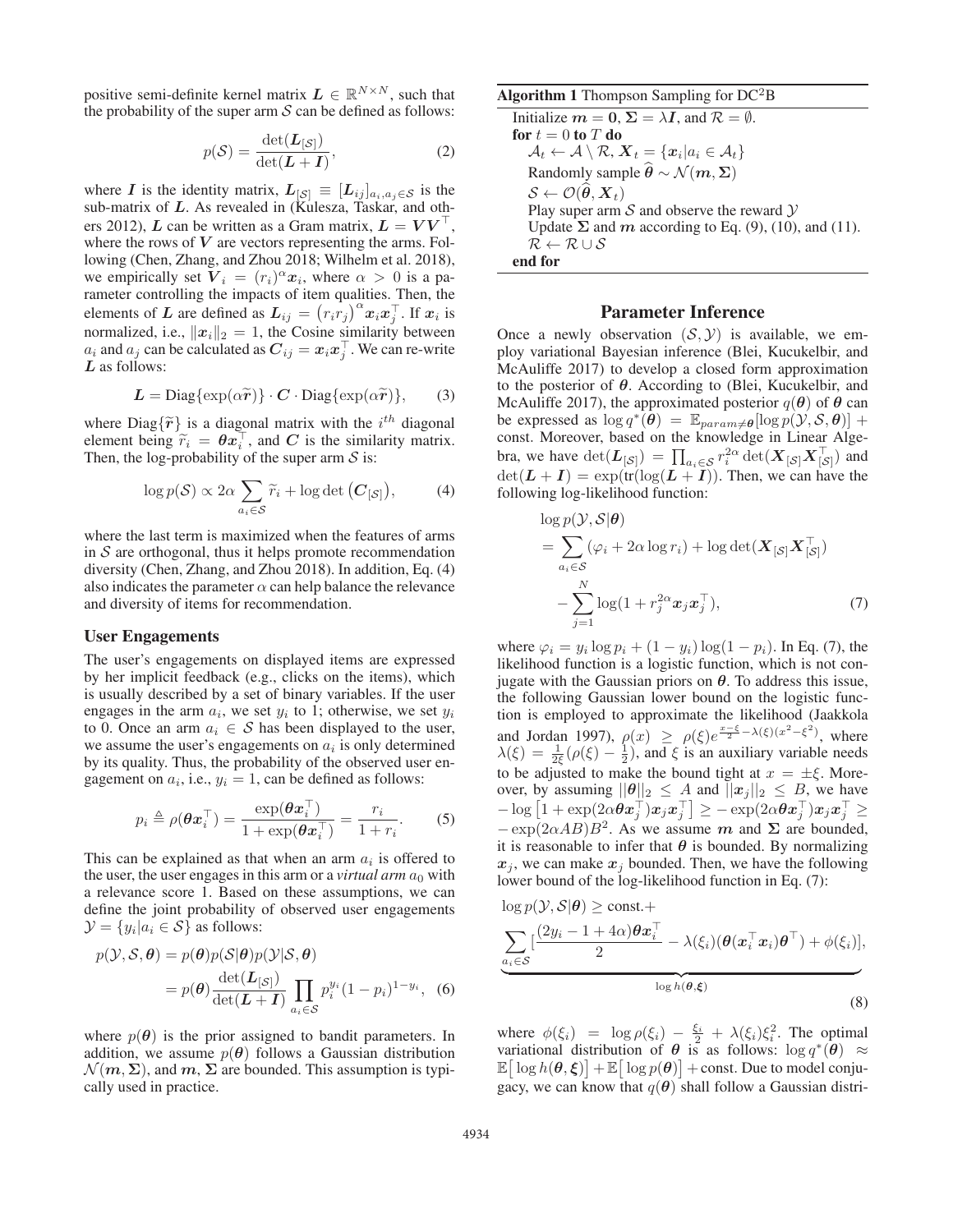Algorithm 2 DPP Greedy Search  $S \leftarrow \mathcal{O}(\theta, X_t)$ 

**Startup:** Construct  $L, p$  according to  $\hat{\theta}, X_t$ **Initialize**  $\mathbf{c}_i = []$ ,  $d_i^2 = \mathbf{L}_{ii}$ ,  $j = \arg \max_{i \in Z} \log (d_i^2) + \log (d_i^2)$  $log(p_i)$ ,  $S = \{j\}$ . for  $k = 0$  to  $K$  do for  $i \in Z \backslash S$  do  $e_i = (\mathbf{L}_{ji} - \langle \mathbf{c}_j, \mathbf{c}_i \rangle) / d_j$  $\mathbf{c}_i = \begin{bmatrix} \mathbf{c}_i & e_i \end{bmatrix}, d_i^2 = d_i^2 - e_i^2$ end for  $j = \arg \max_{i \in Z \setminus Y_{g}} \log (d_{i}^{2}) + \log(p_{i}), S = S \cup \{j\}$ end for Return S

bution  $\mathcal{N}(m_{post}, \Sigma_{post})$ , where the mean and variance are as follows:

$$
\Sigma_{post}^{-1} = \Sigma^{-1} + 2 \sum_{a_i \in S} \lambda(\xi_i) x_i^{\top} x_i,
$$
\n(9)

$$
m_{post} = \Sigma_{post} \left[\Sigma^{-1}m + \sum_{a_i \in S} (y_i + 2\alpha - \frac{1}{2})x_i\right].
$$
 (10)

Since no prior has been assigned to  $\xi_i$ , the optimal value of  $\xi_i$  can be derived by maximizing the expected log-likelihood function: $\ell(\xi_i) = \mathbb{E}[\log p(\mathcal{Y}, \mathcal{S} | \boldsymbol{\theta}, \xi_i)]$ . Taking the derivative of  $\ell(\xi_i)$  with respect to  $\xi_i$  and setting it to zero, the optimal value of  $\xi_i$  can be obtained as follows:

$$
\xi_i = \sqrt{x_i (\Sigma_{post} + m_{post}^\top m_{post}) x_i^\top}. \tag{11}
$$

We employ Thompson sampling (TS) to update the model parameters by balancing exploration and exploitation. The details of the TS algorithm are summarized in Algorithm 1. In standard TS method, it is required to sample from the true posterior of model parameter *θ*. As the logistic likelihood function is not conjugate with the Gaussian prior, we propose to sample from the approximated poster distribution  $q(\theta)$ . Once completing the sampling of  $\theta$ , the DPP kernel matrix *L* is fixed, and we can select the optimal super arm S by maximizing  $f_{\theta}(S) = \prod_{a_i \in S} p_i \det(\hat{L}_{[S]})$ . We employ the fast gready MAP inference algorithm (Chen, Zhang, and Zhou 2018) to obtain the optimal super arm. The details of the greedy algorithm are summarized in Algorithm 2.

#### Regret Analysis

We consider a model involving a set of actions *S* and a set of functions  $\mathcal{F} = \{f_{\theta} : S \mapsto \mathbb{R} | \theta \in \Theta \}$  indexed by a random variable *θ* which belongs to an index set **Θ**. At each time t, a random subset  $S_t \subseteq S$  is presented and an action  $S_t \in S_t$  is selected after which the reward  $R_t$  is gained. We define the reward function as:  $\mathbb{E}[R_t] \triangleq f_{\theta}(\mathcal{S}_t) =$  $\prod_{a_i \in S_t} p_i \det(L_{[S_t]}) = \prod_{a_i \in S_t} p_i r_i^{2\alpha} \det(\mathbf{X}_{[S_t]}\mathbf{X}_{[S_t]}^T)$ and define the reward at trial t as:  $R_t = f_{\theta}(S_t) + \epsilon_t$ . Therefore, we have  $\mathbb{E}[\epsilon_t]=0$ . In addition we assume  $\forall f_{\theta} \in$  $\mathcal{F}, \forall \mathcal{S}_t \in \mathbf{S}, f_{\theta}(\mathcal{S}_t) \in [0, C].$  For a recommendation policy  $\pi$ , we can define the Bayesian risk bound as follows:

$$
Regret(T, \pi) = \sum_{t=1}^{T} \mathbb{E}\left[\max_{s \in S_t} f_{\theta}(s) - f_{\theta}\left(S_t\right)\right].
$$
 (12)

To perform the regret analysis, we first introduce the following two Lemmas, which can be proofed following the Proposition 9 and 10 in (Russo and Van Roy 2014). The difference is that the variable in our approach is a set of arms  $S_t$  instead of a single arm a, the proofs are similar so we omit them due to space limitation. We set  $\sigma = 1$  according to Lemma 7 in (Qi et al. 2018), which also shows that  $f_{\theta}$ satisfies Assumption 2 in (Russo and Van Roy 2014).

**Lemma 1.** *For all*  $T \in \mathbb{N}$ ,  $\alpha_0 > 0$  *and*  $\delta \leq 1/2T$ ,

$$
Regret(T, \pi^{TS}) \leq 4\sqrt{\dim_M (\mathcal{F}, T^{-1}) \beta_T^*(\mathcal{F}, \alpha_0, \delta) T} + 1
$$

$$
+ \left[ \dim_M (\mathcal{F}, T^{-1}) + 1 \right] C,
$$

*where*  $\dim_M (\mathcal{F}, T^{-1})$  *is the e-dimension,*  $\beta^*_{\mathcal{F}}(\mathcal{F}, \alpha_0, \delta) :=$  $8 \ln (N (\mathcal{F}, \alpha_0, \| \cdot \|_{\infty}) / \delta) + 2 \alpha t \left( \frac{15}{2} C + \ln(2t^2 / \delta) \right)$ , and<br>*N* (*F*,  $\alpha_0$ , ||, ||, ) denotes the  $\alpha_0$ -covering number of *F*.  $N(\mathcal{F}, \alpha_0, \|\cdot\|_{\infty})$  denotes the  $\alpha_0$ -covering number of  $\mathcal{F}$ .

**Lemma 2.** *Suppose*  $\Theta \subset \mathbb{R}^d$ *, and*  $|f_{\theta}(S_t) - f_{\theta^*}(S_t)| \leq$ **Lemma 2.** Suppose  $\Theta \subset \mathbb{R}^d$ , and  $|f_{\theta}(S_t) - f_{\theta^*}(S_t)| \leq |h(\theta - \theta^*)^{\top} \phi(S_t)|$ , where  $\phi(S_t) = \sum_{i \in S_t} x_i$  and h is a *constant. Assume there exist constants*  $\gamma$ ,  $\overline{S}_0$  *such that*  $\forall S_t \in$ <br>S and  $\theta \in \Theta$ ,  $\|\theta\|_{\infty} \leq S_t$ , and  $\|\phi(S_t)\|_{\infty} \leq \alpha$ . Then we have *S* and  $\theta \in \Theta$ ,  $\|\theta\|_2 \leq S_0$ , and  $\|\phi(S_t)\|_2 \leq \gamma$ . Then we have

$$
\dim_M(\mathcal{F}, \epsilon) \le 3d \frac{e}{e-1} \ln \left\{ 3\left(\frac{2S_0 h \gamma}{\epsilon}\right)^2 \right\} + 1. \quad (13)
$$

According to Lemma 1, in our problem,  $C = 1$ , and we can choose  $\alpha_0 = 1/T^2$ ,  $\delta = 1/T^2$ . Then, the Bayesian risk bound of  $DC^2B$  is given by the following Theorem.

Theorem 1. *When T is sufficient large, the Bayesian risk bound of DC*2*B is*

$$
Regret(T, \pi^{TS}) = O\left(d\ln\left(\alpha se^{2\alpha s} T\sqrt{d}\right)\sqrt{T}\right), \quad (14)
$$

*where* s *is the number of items in a selected set,* d *is the dimension of θ.*

*Proof.* We first assume  $||\theta||_2 \leq 1$ ,  $||x||_2 \leq 1$ , and introduce the following inequalities: (1) Mean Value Theorem: we have  $|\theta x| \leq ||\theta||_2 ||x||_2 \leq 1$ , then  $|p |p^*| = |\rho(\boldsymbol{\theta}^\top \boldsymbol{x}) - \rho(\boldsymbol{\theta}^{\star \top} \boldsymbol{x})| = |\rho'(\xi)(\boldsymbol{\theta} - \boldsymbol{\theta}^{\star})^\top \boldsymbol{x}| \leq$  $\frac{1}{4} || \theta - \theta^* ||_2 ||x||_2$ , and  $|r^2 - r^{*2}| = |\exp(2\alpha \theta^\top x) - \exp(2\alpha \theta^* \tau^*)|$  $\begin{aligned} \exp(2\alpha {\boldsymbol{\theta}^\star}^\top \boldsymbol{x})| = |\exp(2\alpha \zeta) 2(\boldsymbol{\theta} - \boldsymbol{\theta}^\star)^\top \boldsymbol{x}| \leq 2\alpha e^{2\alpha} \|\boldsymbol{\theta} - \zeta\| \end{aligned}$  $\theta^* \|_2 \|x\|_2$ , where  $\rho'(x) = \rho(x)(1 - \rho(x)) \leq \frac{1}{4}, 0 \leq \xi \leq 1,$ <br>  $0 \leq \xi \leq 1$ , (2) Gram Inequality:  $|\det(\mathbf{Y}^\top \mathbf{Y})| =$  $0 \leq \zeta \leq 1$ ; (2) Gram Inequality:  $|\det(\mathbf{X}^{\dagger}_{\mathcal{S}}|\mathbf{X}_{\mathcal{S}})|$  =  $|\det(G(\mathbf{x}_1, \cdots, \mathbf{x}_s))| \leqslant \| \mathbf{x}_1 \|_2^2 \cdots \| \mathbf{x}_s \|_2^2 \leqslant 1$ , where  $[G(x_1, \dots, x_n)]_{i,j} = x_i^{\top} x_j$  defines a gram matrix; (3) Tri-<br>angle inequality:  $|x_i x_2 - y_i y_2| = |x_i x_2 - y_i x_2 + y_i x_2 - y_2 x_2|$ angle inequality:  $|x_1x_2 - y_1y_2| = |x_1x_2 - y_1x_2 + y_1x_2 |y_1y_2| \leq |x_1 - y_1||x_2| + |y_1||x_2 - y_2|$ . Based on these inequalities, we have,

$$
|f_{\theta}(\mathcal{S}_{t}) - f_{\theta^*}(\mathcal{S}_{t})|
$$
  
\n
$$
= |\det(\mathbf{X}_{[\mathcal{S}_{t}]}^{\top} \mathbf{X}_{[\mathcal{S}_{t}]})|| \prod_{i=1}^{s} p_{i} r_{i}^{2\alpha} - \prod_{i=1}^{s} p_{i}^{*} r_{i}^{*2\alpha}|
$$
  
\n
$$
\leq (\frac{8\alpha + 1}{4})e^{2\alpha s}|(\theta - \theta^{*})^{\top} \sum_{i=1}^{s} x_{i}|
$$
  
\n
$$
\leq \frac{8\alpha + 1}{4} s e^{2\alpha s} \sqrt{d} \|\theta - \theta^{*}\|_{\infty},
$$
\n(15)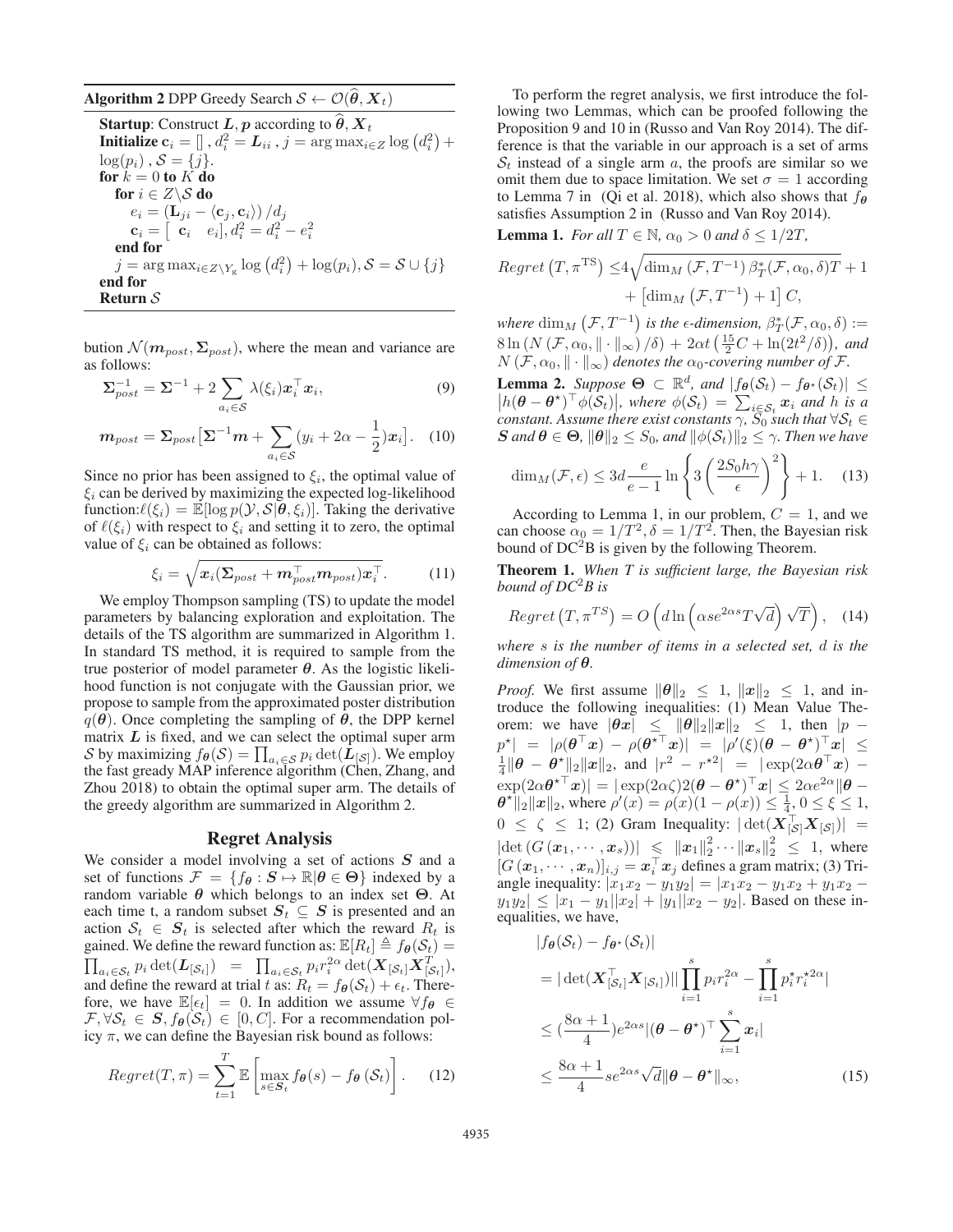where we use inequality  $||\boldsymbol{\theta}||_2 \leq \sqrt{d} ||\boldsymbol{\theta}||_{\infty}$ . According to  $E_{\text{Q}}(15)$ , an  $\alpha_0$  covering of  $\mathcal{F}$  can therefore be attained Eq. (15), an  $\alpha_0$ -covering of F can therefore be attained through an  $(\alpha_0/\gamma)$ -covering of  $\Theta \subset \mathbb{R}^d$ , where  $\gamma =$ and  $(\alpha_0/\gamma)$ -covering of  $\Theta \subset \mathbb{R}$ , where  $\gamma = \frac{8\alpha+1}{4}se^{2\alpha s}\sqrt{d}$ . Evenly divide  $\mathbb{R}^d$  in each dimension, we can<br>be their  $N(\mathbb{R}^d, \alpha_0, \mathbb{L}, \mathbb{L}) = (1/\alpha_0)^d$ . Then we have obtain  $N(\mathbb{R}^d, \alpha_0, \| \cdot \|_{\infty}) = (1/\alpha_0)^d$ . Then, we have

$$
N(\mathcal{F}, \alpha_0, \|\cdot\|_{\infty}) = (\gamma/\alpha_0)^d = \left(\frac{(8\alpha + 1)se^{2\alpha s}\sqrt{d}}{4\alpha_0}\right)^d.
$$
\n(16)

In our problem,  $S_0 = 1$ ,  $h = \frac{8\alpha + 1}{4}e^{2\alpha s}$  and  $\gamma = s$ . According to Lemma 2 and Eq. (15), we have the following bound on dim<sub>M</sub>  $(\mathcal{F}, T^{-1})$ :

$$
\dim_M(\mathcal{F}, T^{-1})
$$
  
\n
$$
\leq 3d \frac{e}{e-1} \ln \left\{ 3\left(\frac{(8\alpha+1)e^{2\alpha s} T s}{2}\right)^2 \right\} + 1.
$$
 (17)

Let  $\alpha_0 = 1/T^2$ ,  $\delta = 1/T^2$ ,  $C = 1$ . When T is sufficient large, the second part of  $\beta^*_{\mathcal{I}}(\mathcal{F}, \alpha_0, \delta)$  will decrease to zero. After some calculation together with above two bounds, we can finish the proof.

The upper bound in Theorem 1 mainly depends on the dimensionality of model parameter  $d$ , the size of recommended item set s, and the quality controlling parameter  $\alpha$ . Here, d describes the model complexity. As d increases, *θ* is able to model more complex scenarios. However, a sophisticated model would cause over-fitting, resulting in poor performances. Therefore, the regret bound would be high, when  $d$  is large. The Proposition 9 in (Russo and Van Roy 2014) gives the Bayesian risk bound for non-combinatorial  $2014$ ) gives the Bayesian risk bound for non-combinatorial bandit methods as  $O(r d\sqrt{T} \log(rT))$ , where r is a parameter determined by the reward function. By simply repeating the recommendation  $s$  times to get a set of items, the bound would be  $O(srd\sqrt{T}\log(rT))$ . In DC<sup>2</sup>B, if we set  $\alpha = 1$ , the Bayesian regret bound would be  $O(d\sqrt{T}\log(se^{2s}\sqrt{d}T))$ , which is slightly different from multiplying  $s$  to the bound of non-combinatorial methods. This is because our reward function also takes the recommendation diversity into account. As  $\alpha$  controls the impacts of item qualities, the increase of  $\alpha$  would increase the risks caused by the estimation of item qualities. Thus, the regret will grow as  $\alpha$  increases.

# Experiments

### Experimental Settings

Datasets The experiments are performed on the following datasets: Movielens-100K, Movielens-1 $M<sup>1</sup>$ , and Anime<sup>2</sup>. Movilens-100K contains 100,000 ratings given by 943 users to 1,682 movies, and Movielens-1M contains 1,000,209 ratings given by 6,040 users to 3,706 movies. There are 18 movie categories in both Movielens datasets. We denote these two datasets by ML-100K and ML-1M, respectively.

Table 1: The statistics of experimental datasets.

| <b>Datasets</b> | # Users | $#$ Items | $#$ Inter. | $#$ Cate. |  |
|-----------------|---------|-----------|------------|-----------|--|
| $ML-100K$       | 942     | 1.447     | 55,375     | 18        |  |
| $MI - 1M$       | 6.038   | 3.533     | 575.281    | 18        |  |
| Anime           | 69,400  | 8.825     | 5,231,117  | 44        |  |

For Anime dataset, there are 7,813,737 ratings given by 73,515 users to 11,200 animes, and there are 44 anime categories. Following (Liu et al. 2018), we keep the ratings larger than 3 as positive feedback on ML-100K and ML-1M datasets, and keep the ratings larger than 6 as positive feedback on the Anime dataset. Table 1 summarizes the statistics of the experimental datasets, where movies and animes are "items". In these datasets, each item may belong to multiple categories. The density of ML-100K, ML-1M, and Anime datasets are 4.06%, 2.70%, and 0.85%, respectively.

Setup and Metrics For interactive recommendation methods, it is most appropriate to use an online experimental setting with real time user interactions for evaluation. However, it is typically impossible to have such an environment in academic research. Hence, following (Zhao, Zhang, and Wang 2013; Qin, Chen, and Zhu 2014; Wang et al. 2017), we assume that users' ratings on items recorded in our experimental datasets are not biased by the recommender system, and these records can be regarded as unbiased user feedback in our experimental settings. The unbiased offline evaluation strategy (Li et al. 2011) is used to evaluate the recommendation methods. In the experiments, we randomly partition each dataset into two non-overlapping sets, by randomly sampling 80% of the users for training and using the remaining 20% users for testing. Moreover, we employ BPRMF (Rendle et al. 2009) to learn the embeddings of items based on training data, which are used as the contextual features of arms. Empirically, we set the dimensionality of the item embeddings to 10. As users are usually interested in a few top-ranked recommendation items, we adopt Precision  $\omega_N$  to evaluate the recommendation accuracy (Shi, Larson, and Hanjalic 2014), by aggregating the recommended items in  $|N/|\mathcal{S}|$  trials and computing the precision. Specifically,  $N$  is set to 10, 30, and 50. We also evaluate the average recommendation diversity of each method over all recommendation trials, by the intra-list distance (ILD) (Zhang and Hurley 2008) metric as follows:  $\frac{1}{T} \sum_{t=1}^T \left[ \frac{2}{|\mathcal{S}_t|(|\mathcal{S}_t|-1)} \right]$  $\sum_{a_i \in \mathcal{S}_t} \sum_{a_j \in \mathcal{S}_t, i \neq j} (1 \{sim_{ij}\}\big]$ , where  $S_t$  is recommended item set at trial t,  $|S_t|$ denotes the size of  $S_t$ , T is the total number of recommendation trials,  $sim_{ij}$  denotes the similarity between  $a_i$ and  $a_i$ . As an item may belong to multiple item categories, we define the item similarity  $sim_{ij}$  by using the Jaccard similarity of the categories of two items. For these accuracy and diversity metrics, we first compute the value for each user, and then report the averaged value over all users. Following (Cheng et al. 2017), we also employ Fmeasure to evaluate the performances of different methods on trading-off between accuracy and diversity, where *Fmeasure=2\*accuracy\*diversity / (accuracy+diversity)*.

<sup>1</sup> https://grouplens.org/datasets/movielens/

<sup>2</sup> https://www.kaggle.com/CooperUnion/animerecommendations-database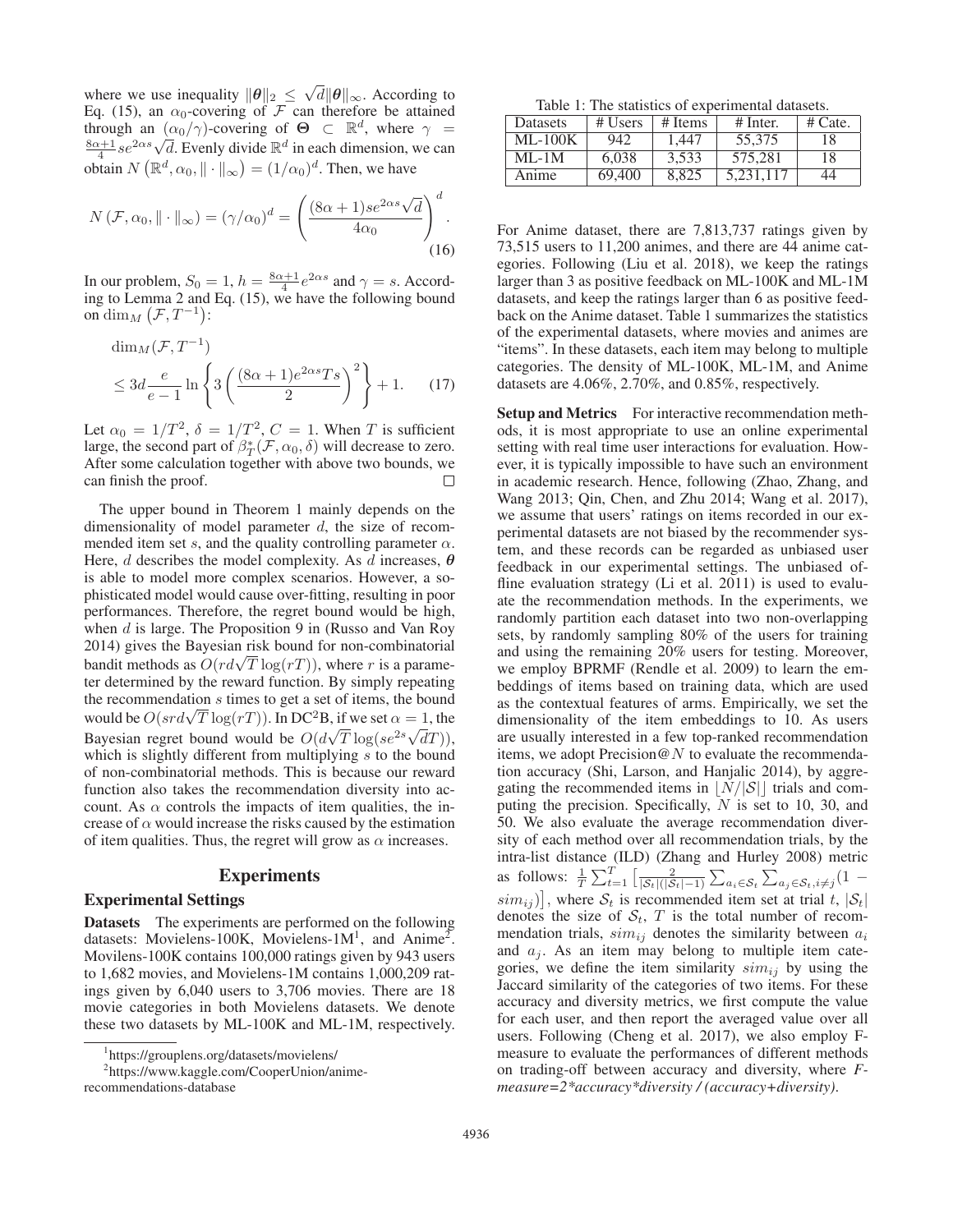| Datasets  | <b>Metrics</b>  | LogRank | <b>MMR</b> | $\epsilon$ -Greedy | $\overline{\text{DPP}^{map}}$ | $\overline{C^2UCB}$ | $\overline{EC}$ -Bandit | DC <sup>2</sup> B |
|-----------|-----------------|---------|------------|--------------------|-------------------------------|---------------------|-------------------------|-------------------|
| $ML-100K$ | Precision $@10$ | 0.3548  | 0.3665     | 0.3421             | 0.3665                        | 0.3633              | 0.2128                  | 0.3649            |
|           | Precision $@30$ | 0.2872  | 0.2872     | 0.2792             | 0.2846                        | 0.3415              | 0.1633                  | 0.3211            |
|           | Precision $@50$ | 0.2507  | 0.2499     | 0.2433             | 0.2554                        | 0.3146              | 0.1453                  | 0.2882            |
|           | Diversity       | 0.8024  | 0.8151     | 0.8145             | 0.7985                        | 0.7827              | 0.8356                  | 0.8118            |
|           | F-measure       | 0.3820  | 0.3825     | 0.3747             | 0.3870                        | 0.4488              | 0.2476                  | 0.4254            |
| $ML-1M$   | Precision $@10$ | 0.3785  | 0.3754     | 0.3631             | 0.3764                        | 0.3418              | 0.2160                  | 0.3785            |
|           | Precision $@30$ | 0.3204  | 0.3173     | 0.3084             | 0.3173                        | 0.3192              | 0.1750                  | 0.3401            |
|           | Precision $@50$ | 0.2841  | 0.2824     | 0.2745             | 0.2807                        | 0.2998              | 0.1611                  | 0.3117            |
|           | Diversity       | 0.8516  | 0.8531     | 0.8462             | 0.8174                        | 0.8319              | 0.8326                  | 0.8367            |
|           | F-measure       | 0.4261  | 0.4221     | 0.4145             | 0.4179                        | 0.4408              | 0.2700                  | 0.4542            |
| Anime     | Precision $@10$ | 0.3141  | 0.3157     | 0.2867             | 0.3157                        | 0.0095              | 0.1733                  | 0.3003            |
|           | Precision $@30$ | 0.2527  | 0.2534     | 0.2366             | 0.2541                        | 0.1116              | 0.1326                  | 0.2666            |
|           | Precision $@50$ | 0.2165  | 0.2178     | 0.2025             | 0.2164                        | 0.1518              | 0.1168                  | 0.2419            |
|           | Diversity       | 0.8323  | 0.8495     | 0.8521             | 0.8414                        | 0.5031              | 0.8460                  | 0.8355            |
|           | F-measure       | 0.3436  | 0.3467     | 0.3272             | 0.3443                        | 0.2332              | 0.2053                  | 0.3752            |

Table 2: Recommendation performances of different algorithms. The best results are in bold faces, and the second best results are underlined.

#### Evaluated Recommendation Methods

As the training users are non-overlapping with the testing users, the recommendation algorithms (Shi, Larson, and Hanjalic 2014) designed for warm-start settings are not suitable as baselines. In this paper, we compare  $DC<sup>2</sup>B$  with the following recommendation methods: (1) LogRank: In this method, we define the quality score of each arm  $a_i$ as  $r_i = 1/(1 + \exp(-\bar{u}x_i^{\top}))$ , where  $\bar{u}$  is the mean of the user embeddings learnt from the training data. Then, the  $|S_t|$  available arms with the highest quality scores are selected as a super arm  $S_t$  for recommendation at trial t; (2) MMR: This method employs MMR strategy (Carbonell and Goldstein 1998) to promote the recommendation diversity. At trial  $t$ , this method sequentially selects an available arm with the largest maximal marginal relevance score into  $S_t$ . The maximal marginal relevance score is defined as  $\tilde{r}_i = \alpha r_i - \frac{(1-\alpha)}{|\mathcal{S}_t|} \sum_{j \in \mathcal{S}_t} sim(\boldsymbol{x}_i, \boldsymbol{x}_j)$ , where  $r_i$  is the arm quality defined in the LogRank method, and  $sim(x_i, x_j)$ is the Cosine similarity between  $x_i$  and  $x_j$ ; (3)  $\epsilon$ -Greedy: This method randomly adds an available arm into  $S_t$  with probability  $\epsilon$ , and adds the arm with highest quality into  $S_t$  with probability  $1 - \epsilon$ . The item quality is defined the same as in LogRank method; (4)  $DPP^{map}$  (Chen, Zhang, and Zhou 2018): This non-interactive method uses determinantal point process to promote recommendation diversity. The item quality is defined the same as in LogRank; (5)  $C^2UCB$  (Qin, Chen, and Zhu 2014): This methods integrates the LinUCB framework with an entropy regularizer to promote diversity for interactive recommendation. (6) EC-Bandit (Qi et al. 2018): This bandit method is based on Thompson sampling framework and developed for interactive recommendation with users' implicit feedback. In this method, the user needs to interact with the recommender  $|S_t|$ times to generate the recommended item set at trial  $t$ .

For all methods, we empirically set the size of  $S_t$  to 10 in each trial. A validation set is sampled from training data to choose hyper-parameters. The best parameter settings for



Figure 1: Performance trend of  $DC<sup>2</sup>B$  with respect to different settings of  $\alpha$  on ML-100K dataset.

each method are as follows.  $\alpha$  is set to 0.9 for MMR.  $\epsilon$  is set to 0.1 for  $\epsilon$ -Greedy, and  $\theta$  is set to 0.6 for DPP<sup>map</sup>. In C<sup>2</sup>UCB, we set  $\lambda_0 = 100$ ,  $\lambda = 0.1$ , and  $\sigma = 1$ . In EC-Bandit, we set the parameter  $\lambda = 1$ . For DC<sup>2</sup>B, we empirically set  $\alpha = 3$ , and  $\lambda = 1$ , on all datasets.

# Performance Comparison

The recommendation accuracies and diversity of different algorithms are summarized in Table 2. As shown in Table 2, the proposed  $DC^2B$  method usually achieves the best recommendation accuracy (i.e., Precision $@N$ ) on ML-1M and Anime datsets, and achieves the second best accuracy on ML-100K dataset. For example, on Anime dataset,  $DC<sup>2</sup>B$  significantly outperforms  $C<sup>2</sup>UCB$  and EC-Bandit by 59.35% and 107.11%, and achieves 11.73%, 11.07%, 19.46%, and 11.78% better performances than LogRank, MMR,  $\epsilon$ -Greedy, and DPP $^{map}$ , in terms of Precision@50. These results indicate that  $DC<sup>2</sup>B$  is more effective than baseline methods on large and sparse dataset. Moreover, we also note the combinatorial bandit methods  $C^2UCB$  and  $DC^2B$ significantly outperform EC-Bandit. One potential reason is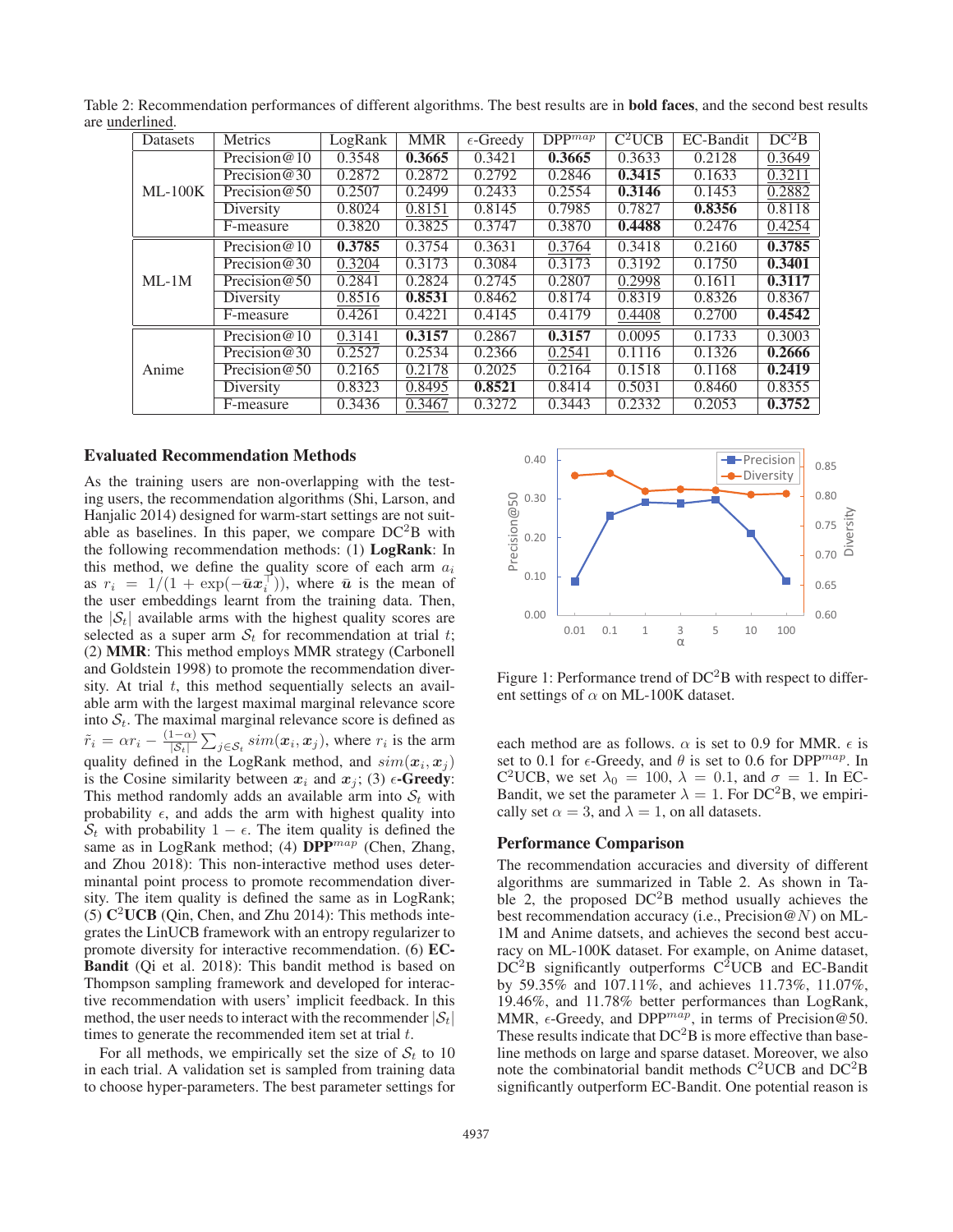| Methods            | $ML-100K$   |           | $ML-1M$    |             |           | Anime      |             |            |            |
|--------------------|-------------|-----------|------------|-------------|-----------|------------|-------------|------------|------------|
|                    | Prec. $@50$ | Div.      | F-m.       | Prec. $@50$ | Div.      | F-m.       | Prec. $@50$ | Div.       | $F-m.$     |
| LogRank            | $+14.96\%$  | $+1.17\%$ | $+11.36\%$ | $+9.71\%$   | $-1.75\%$ | $+6.59\%$  | $+11.73\%$  | $+0.38\%$  | $+9.20\%$  |
| <b>MMR</b>         | $+15.33\%$  | $-0.40\%$ | $+11.22\%$ | $+10.38\%$  | $-1.92\%$ | $+7.60\%$  | $+11.07\%$  | $-1.65\%$  | $+8.22\%$  |
| $\epsilon$ -Greedy | $+18.45\%$  | $-0.33\%$ | $+13.53\%$ | $+13.55\%$  | $-1.12\%$ | $+9.58\%$  | $+19.46\%$  | $-1.95\%$  | $+14.67\%$ |
| DPP <sup>map</sup> | $+12.84\%$  | $+1.67\%$ | $+9.92\%$  | $+11.04\%$  | $+2.36\%$ | $+8.69\%$  | $+11.78\%$  | $-0.70\%$  | $+8.97\%$  |
| $C^2UCB$           | $-8.39\%$   | $+3.72\%$ | $-5.21\%$  | $+3.97\%$   | $+0.58\%$ | $+3.04\%$  | $+59.35\%$  | $+66.07\%$ | $+60.89\%$ |
| EC-Bandit          | $+98.35\%$  | $-2.85\%$ | $+71.81\%$ | $+93.48\%$  | $+0.49\%$ | $+68.22\%$ | $+107.11\%$ | $-1.21\%$  | $+82.76\%$ |

Table 3: Relative improvements of  $DC<sup>2</sup>B$  over baselines. The positive improvements are highlighted in **bold**.



Prec@10 Prec@20 Prec@30 Prec@40 Prec@50

Figure 2: Performance trend of  $DC<sup>2</sup>B$  with respect to different settings of  $|\mathcal{S}_t|$  on ML-100K dataset.

that the combinatorial methods employ the user's feedback on a set of items to update model parameters. However, EC-Bandit uses the user's feedback on a single item to update model parameters. The parameter learning of  $C^2UCB$  and  $DC<sup>2</sup>B$  is more stable than that of EC-Bandit, thus  $C<sup>2</sup>UCB$ and DC<sup>2</sup>B can achieve better recommendation accuracy. In addition, we can note that the non-interactive methods MMR, and  $\epsilon$ -Greedy usually achieves slightly higher recommendation diversity than  $DC^2B$ , and  $DC^2B$  attains better recommendation diversity than  $DPP^{map}$  on ML-100K and ML-1M datasets. Comparing with interactive methods, Table 2 indicates that the recommendation diversity of  $DC<sup>2</sup>B$ is higher than that of  $C^2UCB$  on all datasets, and EC-Bandit achieves higher recommendation diversity than  $DC<sup>2</sup>B$  on ML-100K and Anime datasets.

For better understanding the results, F-measure is used to study the effectiveness of each recommendation algorithm in balancing the recommendation accuracy and diversity. Here, we use Precision@50 and Diversity to compute the F-measure. As shown in Table 2, we can note that  $DC<sup>2</sup>B$ achieves the best F-measure value on ML-1M and Anime datasets, and the second best F-measure value on ML-100K dataset. In addition, we summarize the relative improvements of DC<sup>2</sup>B over baseline methods on Precision @50, Diversity, and F-measure in Table 3. These results demonstrate that the proposed  $DC<sup>2</sup>B$  method is more effective in balancing the recommendation accuracy and diversity than the baseline methods, especially on larger and sparser datasets.

# Parameter Sensitivity Analysis

Moreover, we also evaluate the impacts of  $\alpha$  and the size of super arm  $|S_t|$  on the performances of DC<sup>2</sup>B, on ML-100K dataset. The parameter  $\alpha$  is varied in  $\{0.01, 0.1, 1, 3, 5, 10, 100\}$ . Figure 1 shows the performances of DC<sup>2</sup>B with respect to different settings of  $\alpha$ . As shown in Figure 1, the recommendation accuracy in terms of Precision@50 firstly increases with the increase of  $\alpha$ . When  $\alpha$  is larger than 5, the recommendation accuracy of DC<sup>2</sup>B drops drastically by changing  $\alpha$  to 10 and 100. We can also note that the diversity value decreases with the increase of  $\alpha$ , because larger  $\alpha$  makes DC<sup>2</sup>B focus more on the item qualities in generating recommendations. Overall, the results in Figure 1 indicate that  $\alpha$  can effectively control the item qualities and item diversities when generating recommendations. Additionally, we vary the size of recommendation list  $|S_t|$ at each trial in  $\{5, 10\}$ . Figure 2 summarizes the accuracy of DC2B with respect to different sizes of super arm. As shown in Figure 2, larger super arm size tends to results better recommendation accuracy, when enough number of interactions (e.g., more than 3 interactions) between the user and the recommender system have been performed. This is because the model updating based on the user's feedback on a larger set of items is expected to be more stable and accurate. Moreover, the average recommendation diversity with respect to  $|S_t| = 5$  and  $|S_t| = 10$  are 0.8110 and 0.8118, respectively. This indicates that  $|\mathcal{S}_t|$  does not have significant impacts on diversity.

# Conclusion and Future Work

This work proposes a novel bandit learning method, namely Diversified Contextual Combinatorial Bandit ( $DC<sup>2</sup>B$ ), for interactive recommendation based on users' implicit feedback. Specifically,  $DC<sup>2</sup>B$  is a full Bayesian recommendation framework, which enables the interactions between recommender system and the user, and employs determinantal point process (DPP) to promote the recommendation diversity. We develop a Thompson sampling-type optimization algorithm to iteratively learn the model parameters, and conduct regret analysis to provide theoretical guarantee for  $DC<sup>2</sup>B$ . Moreover, empirical experiments on real datasets also demonstrate the effectiveness of the proposed  $DC<sup>2</sup>B$ in balancing the recommendation accuracy and diversity. As for the future work, we intend to develop more complex DPP kernels and efficient DPP inference algorithms for interactive recommender systems. In addition, we are also inter